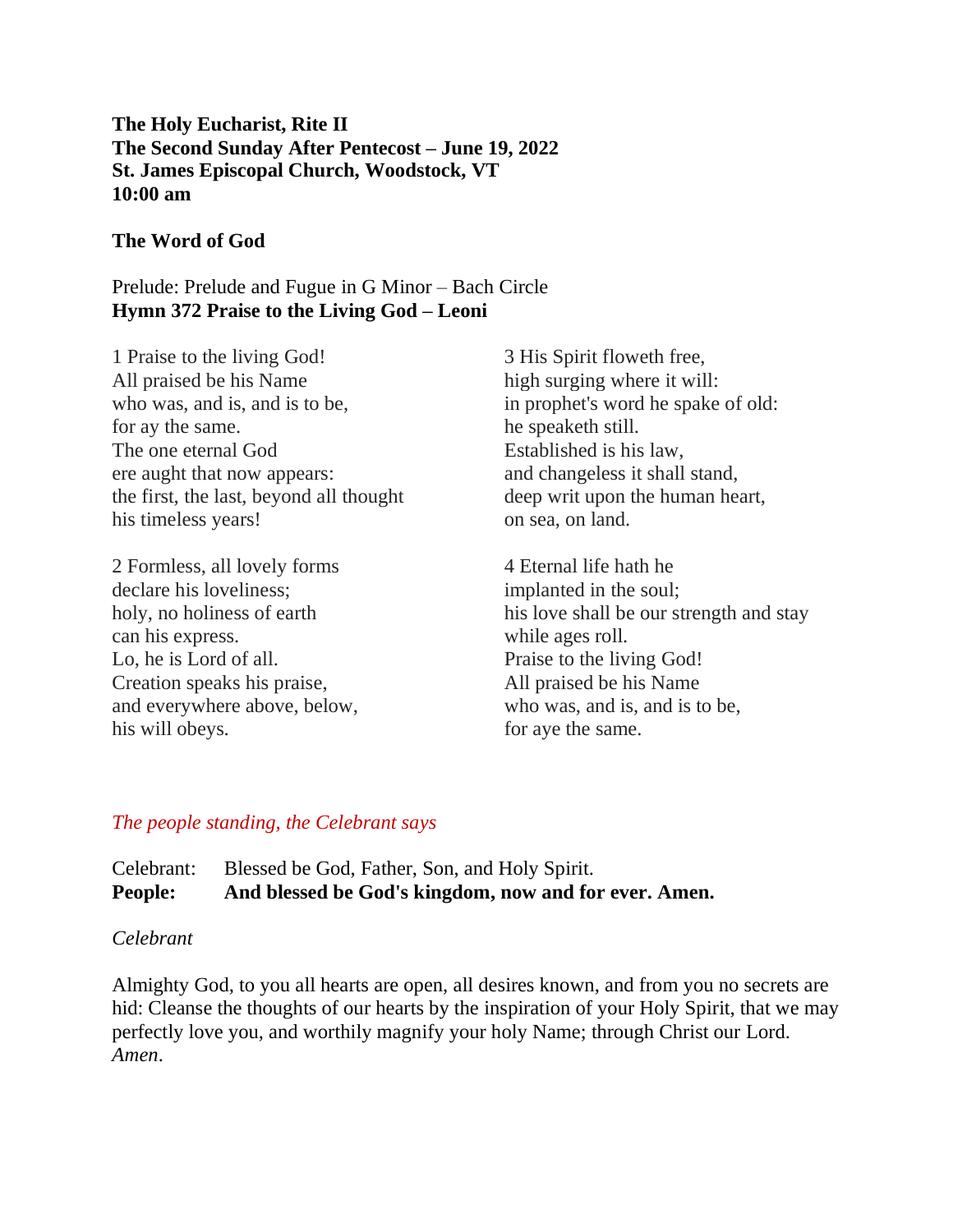# *Gloria in Excelsis* **(S280,** *The Hymnal 1982***)**

Glory to God in the highest, and peace to his people on earth. Lord God, heavenly King, almighty God and Father, we worship you, we give you thanks, we praise you for your glory. Lord Jesus Christ, only Son of the Father, Lord God, Lamb of God, you take away the sin of the world: have mercy on us; you are seated at the right hand of the Father: receive our prayer. For you alone are the Holy One, you alone are the Lord, you alone are the Most High, Jesus Christ, with the Holy Spirit, in the glory of God the Father. Amen.

# **The Collect of The Day**

| Celebrant:     | The Lord be with you. |
|----------------|-----------------------|
| <b>People:</b> | And also with you.    |
| Celebrant:     | Let us pray.          |

O Lord, make us have perpetual love and reverence for your holy Name, for you never fail to help and govern those whom you have set upon the sure foundation of your loving-kindness; through Jesus Christ our Lord, who lives and reigns with you and the Holy Spirit, one God, for ever and ever.

#### *Amen.*

# **The First Lesson: 1 Kings 19:1-4, (5-7), 8-15a**

Ahab told Jezebel all that Elijah had done, and how he had killed all the prophets with the sword. Then Jezebel sent a messenger to Elijah, saying, "So may the gods do to me, and more also, if I do not make your life like the life of one of them by this time tomorrow." Then he was afraid; he got up and fled for his life, and came to Beer-sheba, which belongs to Judah; he left his servant there.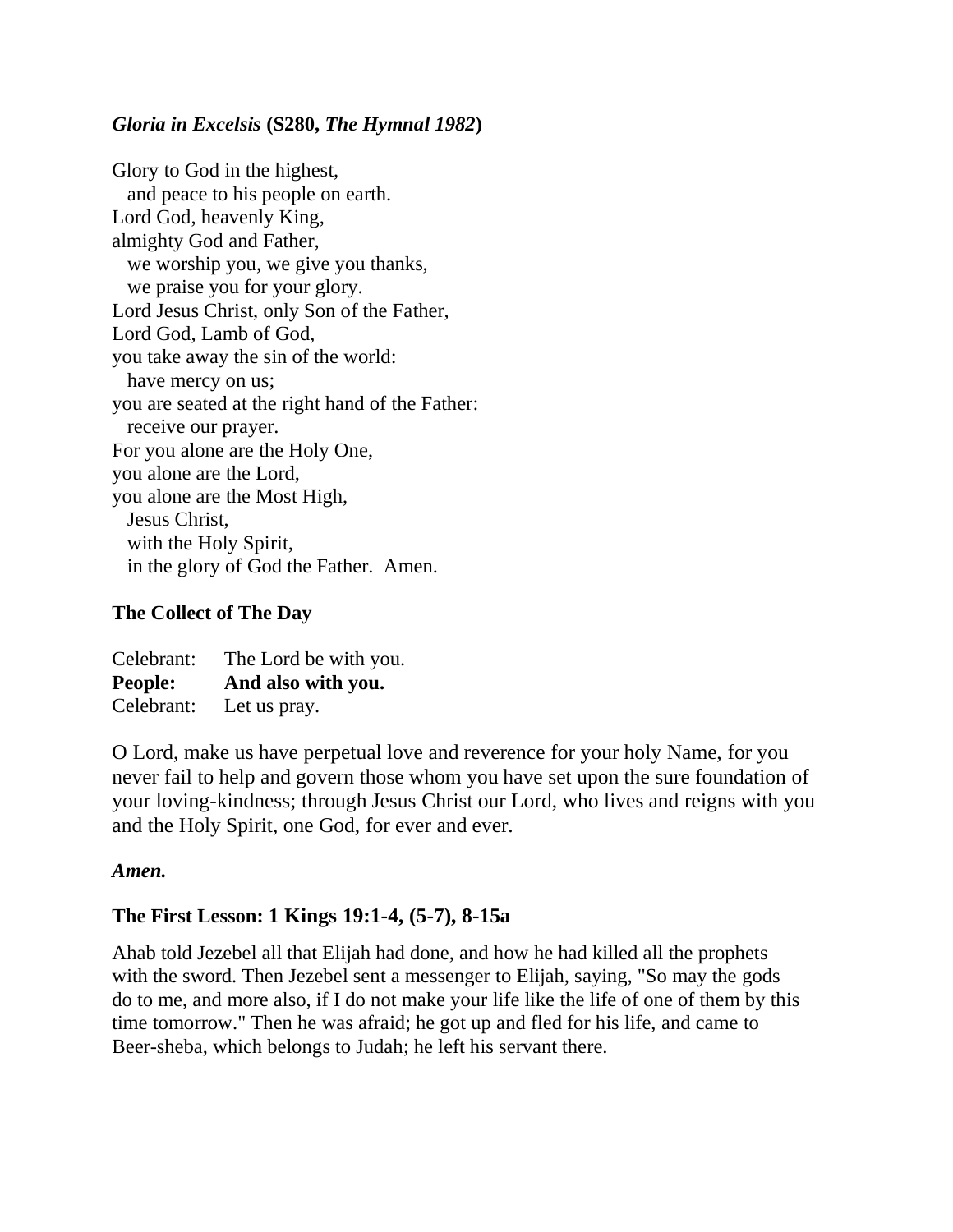But he himself went a day's journey into the wilderness, and came and sat down under a solitary broom tree. He asked that he might die: "It is enough; now, O Lord, take away my life, for I am no better than my ancestors." [Then he lay down under the broom tree and fell asleep. Suddenly an angel touched him and said to him, "Get up and eat." He looked, and there at his head was a cake baked on hot stones, and a jar of water. He ate and drank, and lay down again. The angel of the Lord came a second time, touched him, and said, "Get up and eat, otherwise the journey will be too much for you."] He got up, and ate and drank; then he went in the strength of that food forty days and forty nights to Horeb the mount of God. At that place he came to a cave, and spent the night there.

Then the word of the Lord came to him, saying, "What are you doing here, Elijah?" He answered, "I have been very zealous for the Lord, the God of hosts; for the Israelites have forsaken your covenant, thrown down your altars, and killed your prophets with the sword. I alone am left, and they are seeking my life, to take it away."

He said, "Go out and stand on the mountain before the Lord, for the Lord is about to pass by." Now there was a great wind, so strong that it was splitting mountains and breaking rocks in pieces before the Lord, but the Lord was not in the wind; and after the wind an earthquake, but the Lord was not in the earthquake; and after the earthquake a fire, but the Lord was not in the fire; and after the fire a sound of sheer silence. When Elijah heard it, he wrapped his face in his mantle and went out and stood at the entrance of the cave. Then there came a voice to him that said, "What are you doing here, Elijah?" He answered, "I have been very zealous for the Lord, the God of hosts; for the Israelites have forsaken your covenant, thrown down your altars, and killed your prophets with the sword. I alone am left, and they are seeking my life, to take it away." Then the Lord said to him, "Go, return on your way to the wilderness of Damascus."

*The Word of the Lord.*

*People: Thanks be to God.* 

# **Psalm 42 (BCP, page 643)**

- 1 As the deer longs for the water-brooks, \* so longs my soul for you, O God.
- 2 My soul is athirst for God, athirst for the living God; \* when shall I come to appear before the presence of God?
- 3 My tears have been my food day and night, \* while all day long they say to me, "Where now is your God?"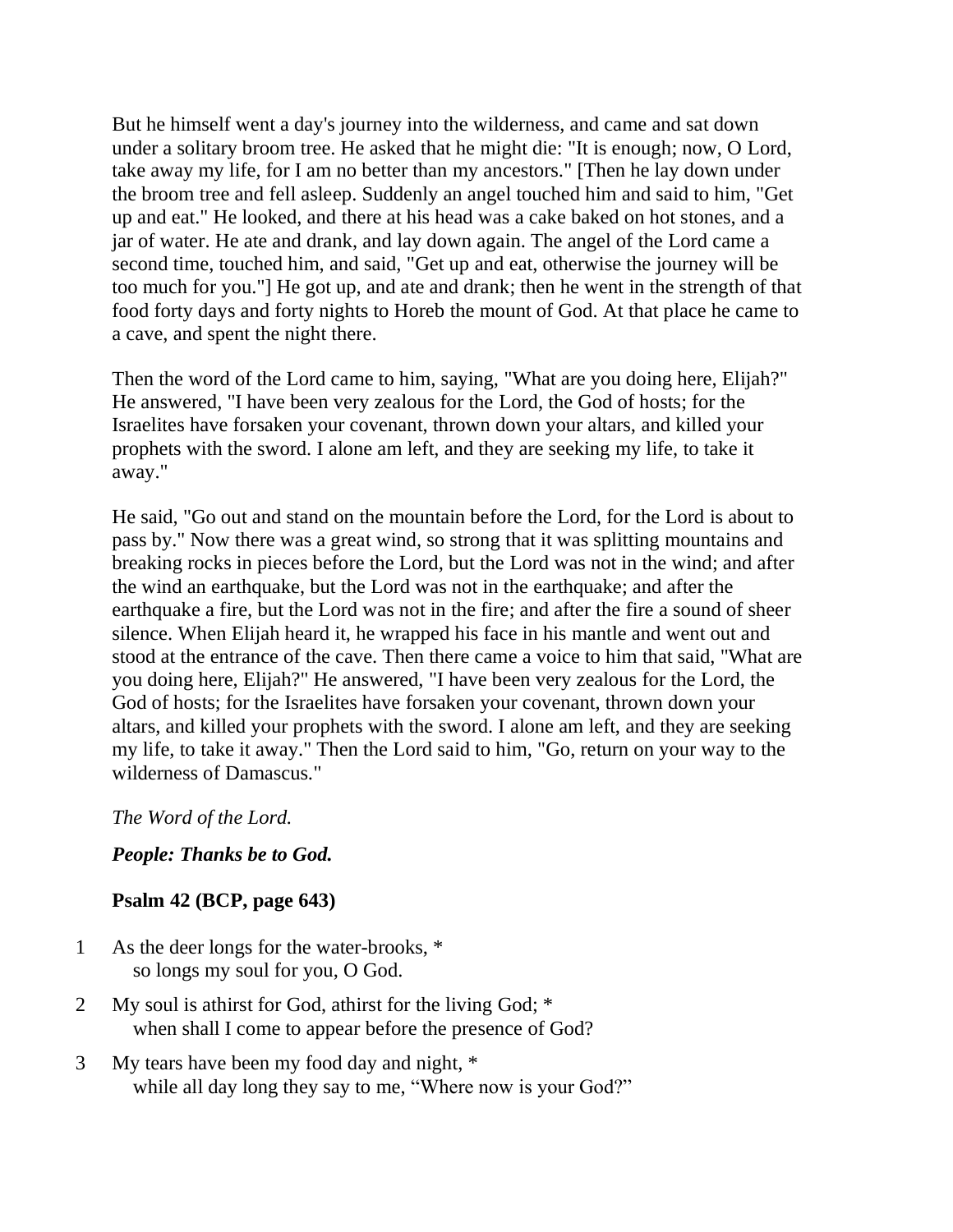- 4 I pour out my soul when I think on these things: \* how I went with the multitude and led them into the house of God,
- 5 With the voice of praise and thanksgiving, \* among those who keep holy-day.
- 6 Why are you so full of heaviness, O my soul? \* and why are you so disquieted within me?
- 7 Put your trust in God; \* for I will yet give thanks to him, who is the help of my countenance, and my God.
- 8 My soul is heavy within me; \* therefore I will remember you from the land of Jordan, and from the peak of Mizar among the heights of Hermon.
- 9 One deep calls to another in the noise of your cataracts;  $*$ all your rapids and floods have gone over me.
- 10 The LORD grants his loving-kindness in the daytime; \* in the night season his song is with me, a prayer to the God of my life.
- 11 I will say to the God of my strength, "Why have you forgotten me? \* and why do I go so heavily while the enemy oppresses me?"
- 12 While my bones are being broken, \* my enemies mock me to my face;
- 13 All day long they mock me \* and say to me, "Where now is your God?"
- 14 Why are you so full of heaviness, O my soul? \* and why are you so disquieted within me?
- 15 Put your trust in God; \* for I will yet give thanks to him, who is the help of my countenance, and my God.

# **The Second Lesson: Galatians 3:23-29**

Now before faith came, we were imprisoned and guarded under the law until faith would be revealed. Therefore the law was our disciplinarian until Christ came, so that we might be justified by faith. But now that faith has come, we are no longer subject to a disciplinarian, for in Christ Jesus you are all children of God through faith. As many of you as were baptized into Christ have clothed yourselves with Christ. There is no longer Jew or Greek, there is no longer slave or free, there is no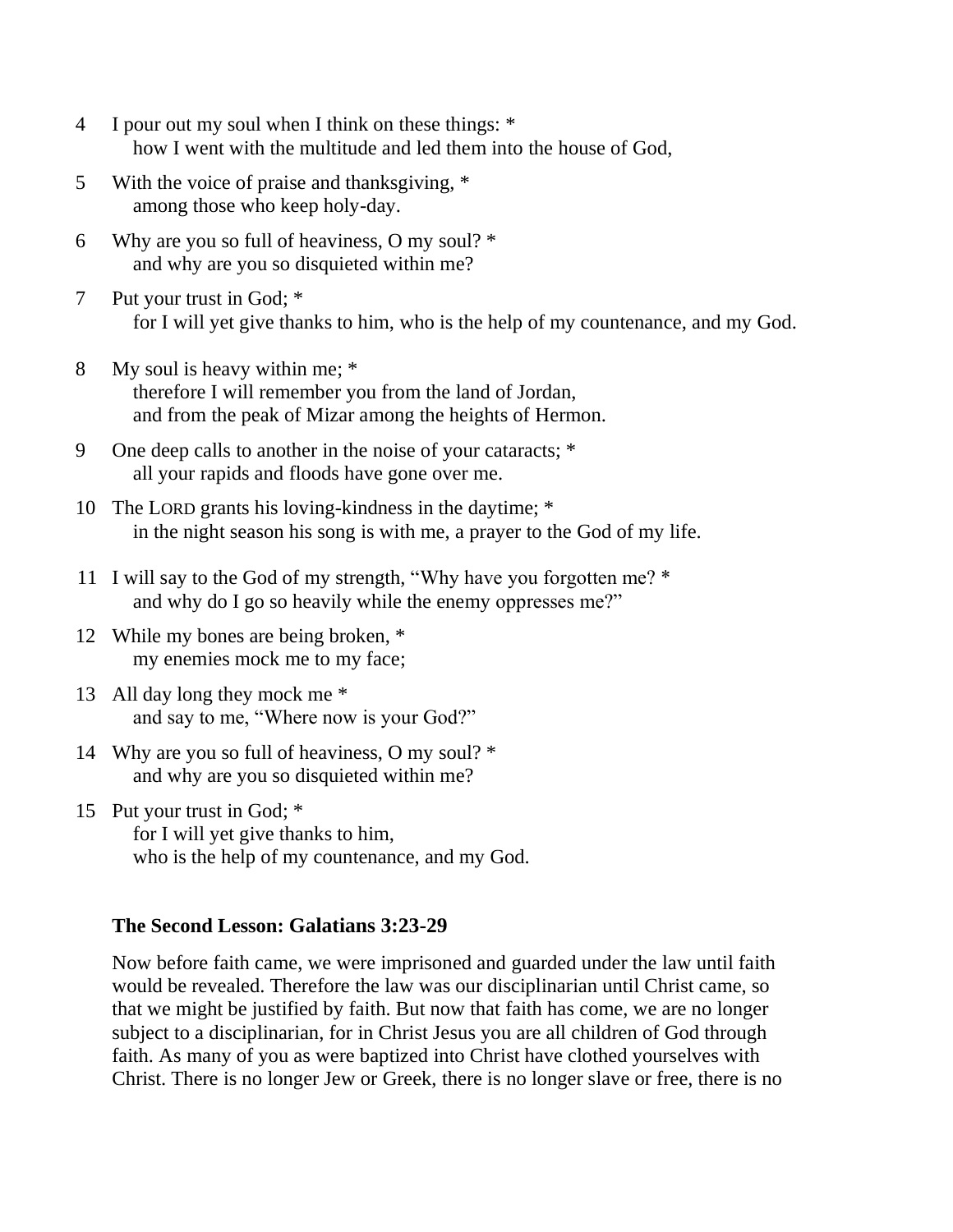longer male and female; for all of you are one in Christ Jesus. And if you belong to Christ, then you are Abraham's offspring, heirs according to the promise.

#### *The Word of the Lord.*

### *People: Thanks be to God.*

# **Sequence Hymn 493 O For A Thousand Tongues to Sing (Azmon)**

1 O for a thousand tongues to sing my dear Redeemer's praise, the glories of my God and King, the triumphs of his grace!

2 My gracious Master and my God, assist me to proclaim, and spread through all the earth abroad the honors of thy Name.

3 Jesus! the Name that charms our fears and bids our sorrows cease; 'tis music in the sinner's ears, 'tis life and health and peace.

4 He speaks; and, listening to his voice, new life the dead receive, the mournful broken hearts rejoice, the humble poor believe.

5 Hear him, ye deaf; ye voiceless ones, your loosened tongues employ; ye blind, behold your Savior comes; and leap, ye lame, for joy!

6 Glory to God and praise and love be now and ever given by saints below and saints above, the church in earth and heaven.

# **Gospel: Luke 8:26-39**

#### *Please stand as you are able.*

Gospeller: The Holy Gospel of our Lord Jesus Christ according to Luke. **People: Glory to you, Lord Christ.**

Jesus and his disciples arrived at the country of the Gerasenes, which is opposite Galilee. As he stepped out on land, a man of the city who had demons met him. For a long time he had worn no clothes, and he did not live in a house but in the tombs. When he saw Jesus, he fell down before him and shouted at the top of his voice, "What have you to do with me, Jesus, Son of the Most High God? I beg you, do not torment me" -- for Jesus had commanded the unclean spirit to come out of the man. (For many times it had seized him; he was kept under guard and bound with chains and shackles, but he would break the bonds and be driven by the demon into the wilds.) Jesus then asked him, "What is your name?" He said, "Legion"; for many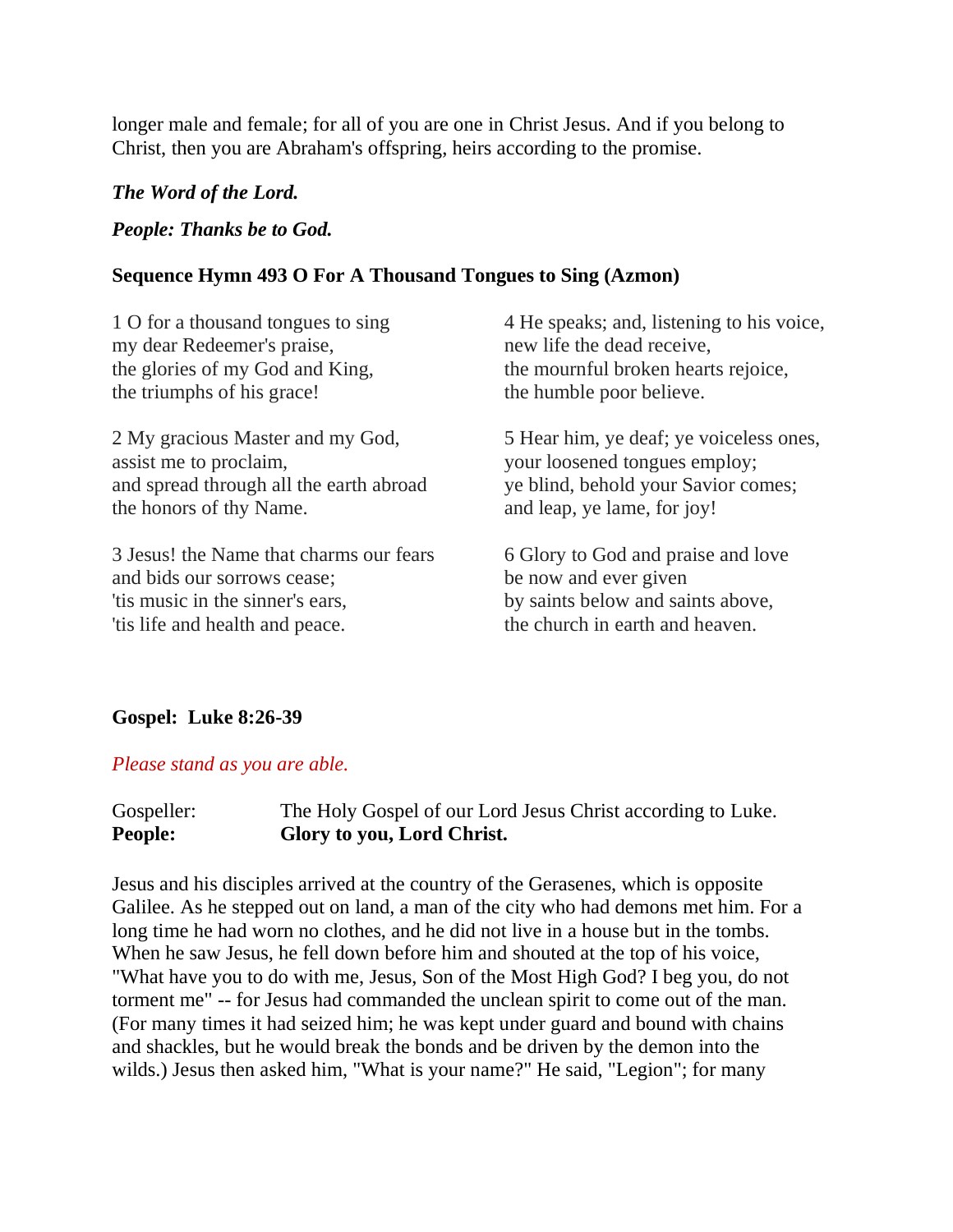demons had entered him. They begged him not to order them to go back into the abyss.

Now there on the hillside a large herd of swine was feeding; and the demons begged Jesus to let them enter these. So he gave them permission. Then the demons came out of the man and entered the swine, and the herd rushed down the steep bank into the lake and was drowned.

When the swineherds saw what had happened, they ran off and told it in the city and in the country. Then people came out to see what had happened, and when they came to Jesus, they found the man from whom the demons had gone sitting at the feet of Jesus, clothed and in his right mind. And they were afraid. Those who had seen it told them how the one who had been possessed by demons had been healed. Then all the people of the surrounding country of the Gerasenes asked Jesus to leave them; for they were seized with great fear. So he got into the boat and returned. The man from whom the demons had gone begged that he might be with him; but Jesus sent him away, saying, "Return to your home, and declare how much God has done for you." So he went away, proclaiming throughout the city how much Jesus had done for him.

# The Gospel of the Lord. *People: Praise to you, Lord Christ.*

# **The Sermon: The Rev. Lucy Pellegrini**

# **The Nicene Creed (BCP, page 358)**

*Please stand as you are able.*

We believe in one God, the Father, the Almighty, maker of heaven and earth, of all that is, seen and unseen. We believe in one Lord, Jesus Christ, the only Son of God, eternally begotten of the Father, God from God, Light from Light, true God from true God, begotten, not made, of one Being with the Father. Through him all things were made. For us and for our salvation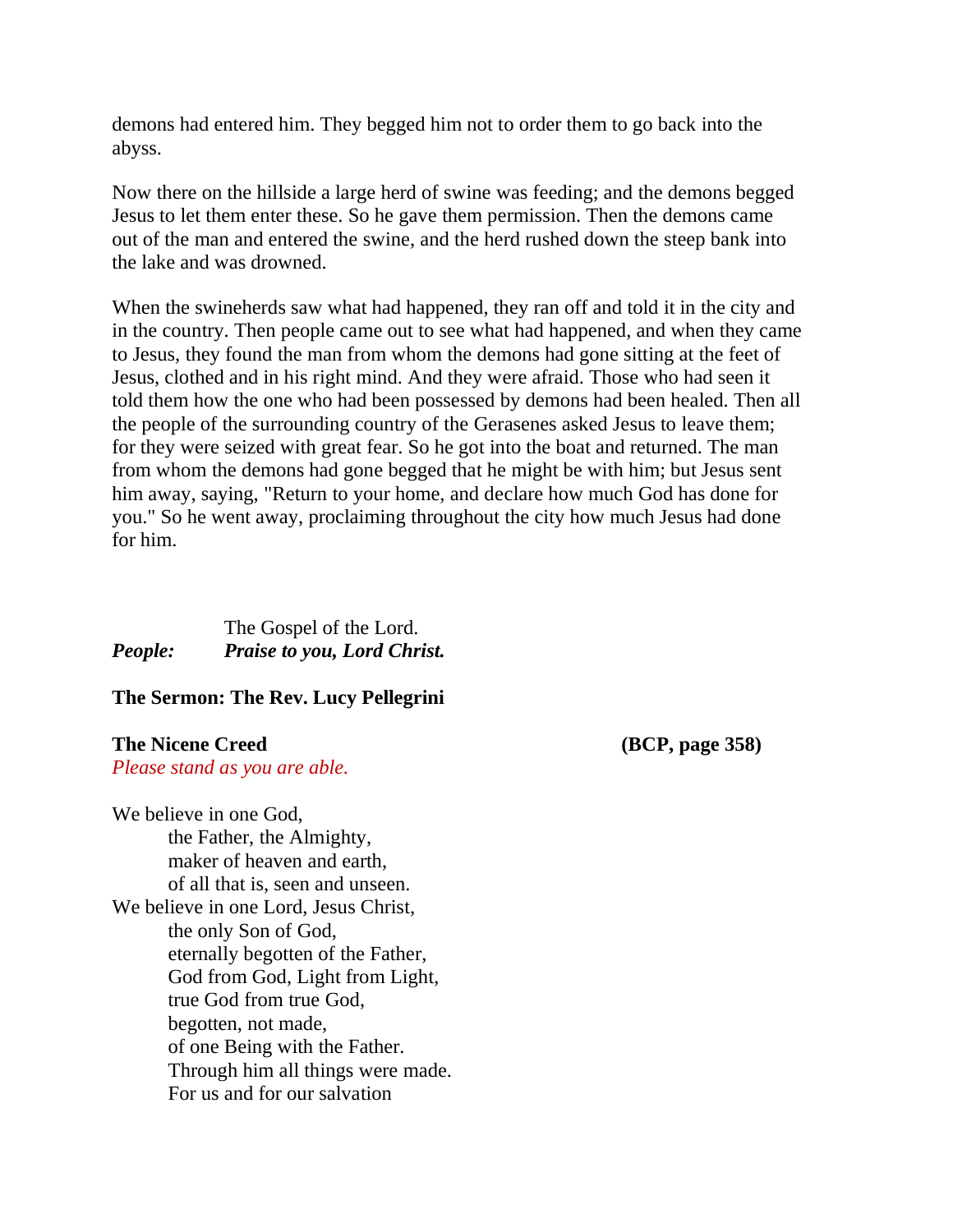he came down from heaven: by the power of the Holy Spirit he became incarnate from the Virgin Mary, and was made man. For our sake he was crucified under Pontius Pilate; he suffered death and was buried. On the third day he rose again in accordance with the Scriptures; he ascended into heaven and is seated at the right hand of the Father. He will come again in glory to judge the living and the dead, and his kingdom will have no end. We believe in the Holy Spirit, the Lord, the giver of life, who proceeds from the Father and the Son. With the Father and the Son he is worshiped and glorified. He has spoken through the Prophets. We believe in one holy catholic and apostolic Church. We acknowledge one baptism for the forgiveness of sins. We look for the resurrection of the dead. and the life of the world to come. Amen.

# **The Prayers of the People, Form IV (BCP, page 388)**

#### *Deacon or other leader*

Let us pray for the Church and for the world.

Grant, Almighty God, that all who confess your Name may be united in your truth, live together in your love, and reveal your glory in the world.

#### *Silence*

Lord, in your mercy *Hear our prayer*.

Guide the people of this land, and of all the nations, in the ways of justice and peace; that we may honor one another and serve the common good.

#### *Silence*

Lord, in your mercy *Hear our prayer*.

Give us all a reverence for the earth as your own creation, that we may use its resources rightly in the service of others and to your honor and glory.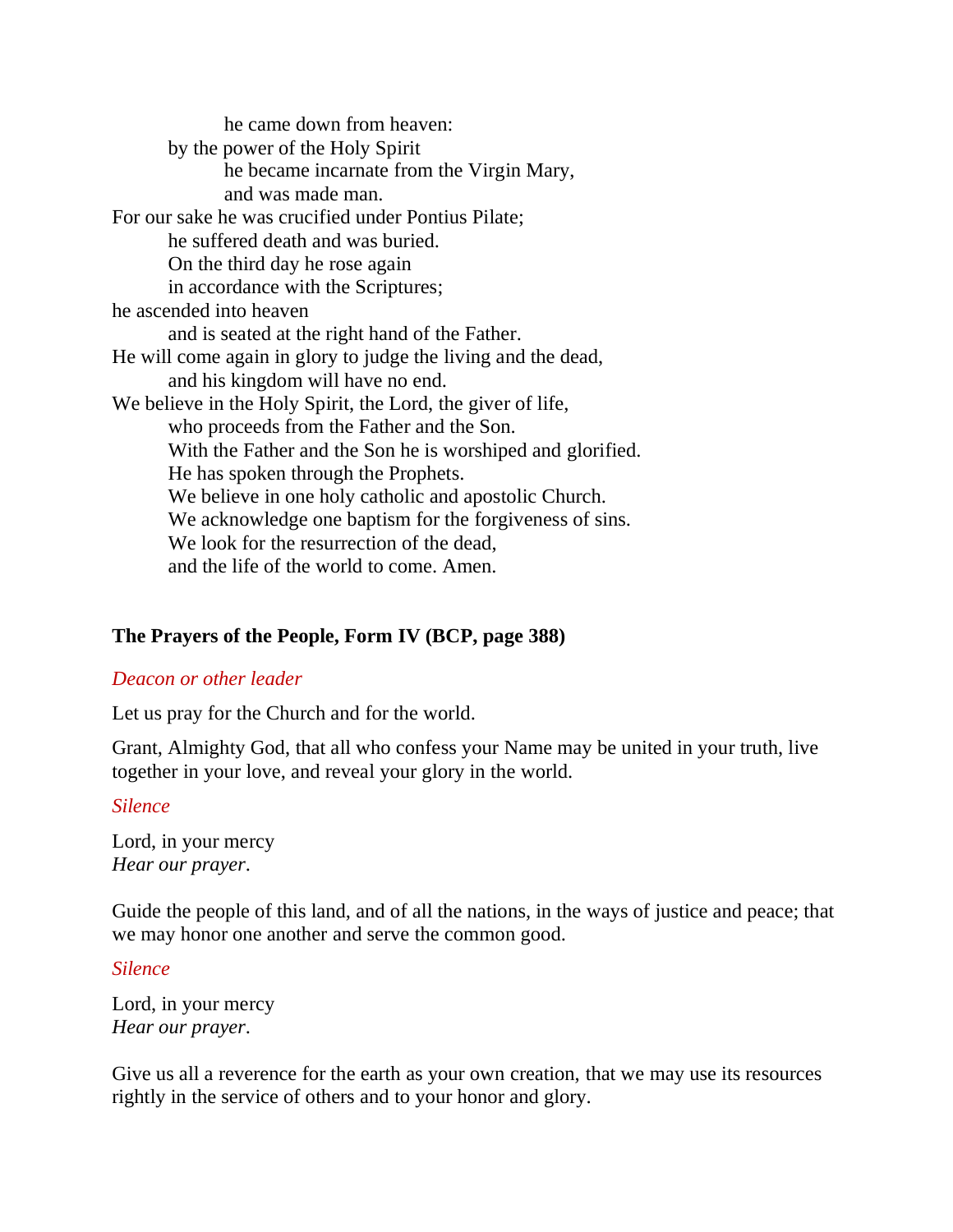#### *Silence*

Lord, in your mercy *Hear our prayer.*

Bless all whose lives are closely linked with ours, and grant that we may serve Christ in them, and love one another as he loves us.

#### *Silence*

Lord, in your mercy *Hear our prayer.*

Comfort and heal all those who suffer in body, mind, or spirit; give them courage and hope in their troubles, and bring them the joy of your salvation.

#### *Silence*

Lord, in your mercy *Hear our prayer*.

We commend to your mercy all who have died, that your will for them may be fulfilled; and we pray that we may share with all your saints in your eternal kingdom.

#### *Silence*

Lord, in your mercy *Hear our prayer*.

*The Celebrant adds a concluding Collect*.

# **Confession of Sin (BCP, page 360)**

*The Deacon or Celebrant says*

Let us confess our sins against God and our neighbor.

# *Silence may be kept.*

# *Minister and People*

Most merciful God, we confess that we have sinned against you in thought, word, and deed, by what we have done, and by what we have left undone.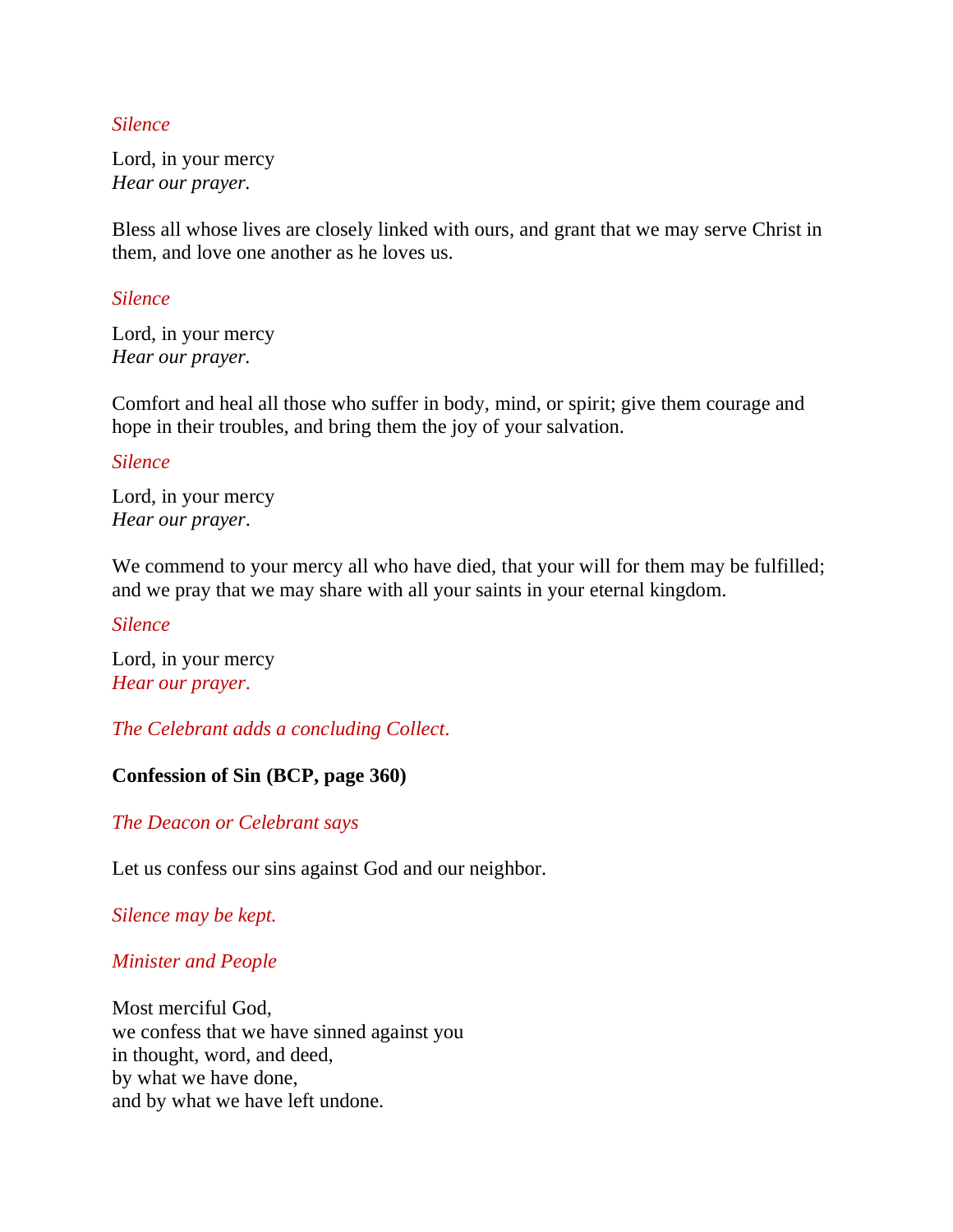We have not loved you with our whole heart; we have not loved our neighbors as ourselves. We are truly sorry and we humbly repent. For the sake of your Son Jesus Christ, have mercy on us and forgive us; that we may delight in your will, and walk in your ways, to the glory of your Name. Amen.

#### *The Bishop when present, or the Priest, stands and says*

Almighty God have mercy on you, forgive you all your sins through our Lord Jesus Christ, strengthen you in all goodness, and by the power of the Holy Spirit keep you in eternal life. *Amen.*

**The Peace (BCP, page 360)**

# *All stand.*

Celebrant: The peace of the Lord be always with you. *People: And also with you.*

#### **The Holy Communion**

#### **Offertory Hymn 686 Come Thou Fount of Every Blessing (Nettleton)**

1 Come, thou fount of every blessing, tune my heart to sing thy grace! Streams of mercy never ceasing, call for songs of loudest praise. Teach me some melodious sonnet, sung by flaming tongues above. Praise the mount! O fix me on it, mount of God's unchanging love.

2 Here I find my greatest treasure; hither by thy help, I've come; and I hope, by thy good pleasure, safely to arrive at home.

Jesus sought me when a stranger, wandering from the fold of God; he, to rescue me from danger, interposed his precious blood.

3 Oh, to grace how great a debtor daily I'm constrained to be! Let thy goodness, like a fetter, bind my wandering heart to thee; prone to wander, Lord, I feel it, prone to leave the God I love; here's my heart, oh, take and seal it, seal it for thy courts above.

**The Great Thanksgiving: Eucharistic Prayer A (BCP, page 361)**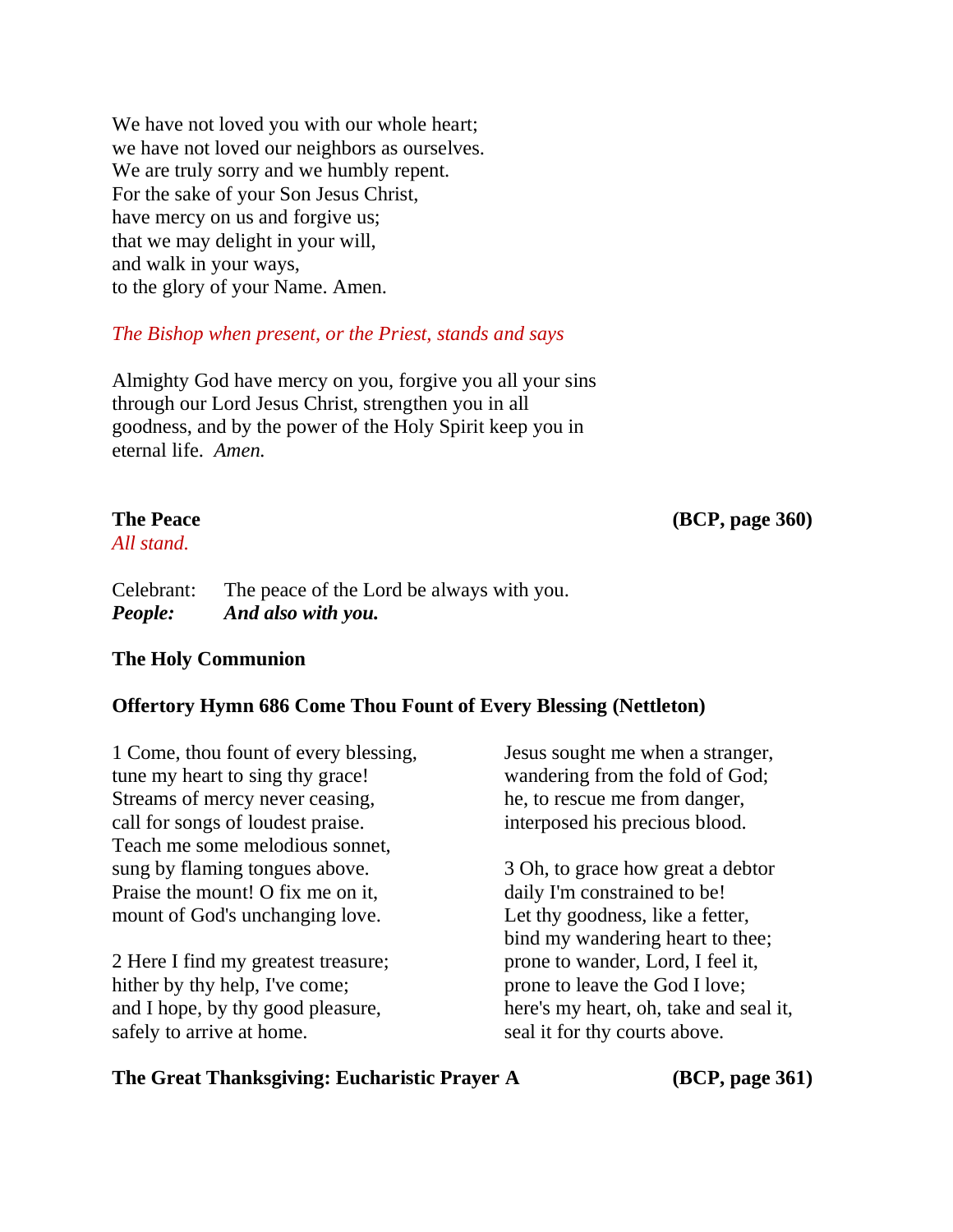#### *The People remain standing.*

| Celebrant:     | The Lord be with you.                      |
|----------------|--------------------------------------------|
| <b>People:</b> | And also with you.                         |
| Celebrant:     | Lift up your hearts.                       |
| <b>People:</b> | We lift them to the Lord.                  |
| Celebrant:     | Let us give thanks to the Lord our God.    |
| <b>People:</b> | It is right to give our thanks and praise. |

# *Facing the Holy Table, the Celebrant proceeds*

It is right, and a good and joyful thing, always and everywhere to give thanks to you, Father Almighty, Creator of heaven and earth, through Jesus Christ our Lord; who on the first day of the week overcame death and the grave, and by his glorious resurrection opened to us the way of everlasting life.

Therefore we praise you, joining our voices with Angels and Archangels and with all the company of heaven, who for ever sing this hymn to proclaim the glory of your Name:

#### **(***Sanctus***: S129,** *The Hymnal 1982***)**

**Holy, holy, holy Lord, God of power and might, heaven and earth are full of your glory. Hosanna in the highest. Blessed is he who comes in the name of the Lord. Hosanna in the highest.**

#### *The People stand or kneel. The Celebrant continues*

Holy and gracious Father: In your infinite love you made us for yourself; and, when we had fallen into sin and become subject to evil and death, you, in your mercy, sent Jesus Christ, your only and eternal Son, to share our human nature, to live and die as one of us, to reconcile us to you, the God and Father of all.

He stretched out his arms upon the cross, and offered himself, in obedience to your will, a perfect sacrifice for the whole world.

# *At the following words concerning the bread, the Celebrant is to hold it, or lay a hand upon it; and at the words concerning the cup, to hold or place a hand upon the cup and any other vessel containing wine to be consecrated.*

On the night he was handed over to suffering and death, our Lord Jesus Christ took bread; and when he had given thanks to you, he broke it, and gave it to his disciples, and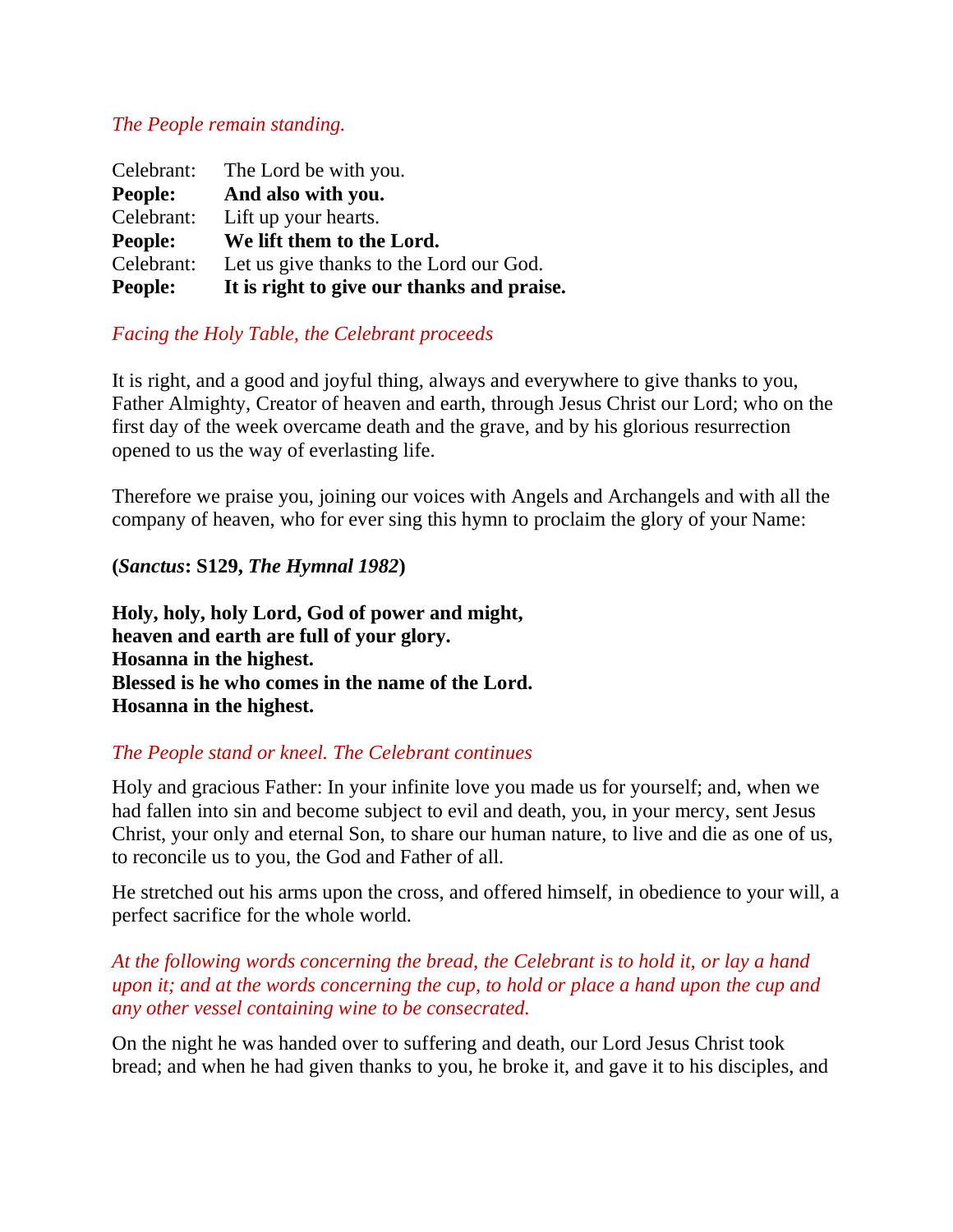said, "Take, eat: This is my Body, which is given for you. Do this for the remembrance of me."

After supper he took the cup of wine; and when he had given thanks, he gave it to them, and said, "Drink this, all of you: This is my Blood of the new Covenant, which is shed for you and for many for the forgiveness of sins. Whenever you drink it, do this for the remembrance of me."

Therefore we proclaim the mystery of faith:

# *Celebrant and People*

**Christ has died. Christ is risen. Christ will come again.**

# *The Celebrant continues*

We celebrate the memorial of our redemption, O Father, in this sacrifice of praise and thanksgiving. Recalling his death, resurrection, and ascension, we offer you these gifts.

Sanctify them by your Holy Spirit to be for your people the Body and Blood of your Son, the holy food and drink of new and unending life in him. Sanctify us also that we may faithfully receive this holy Sacrament, and serve you in unity, constancy, and peace; and at the last day bring us with all your saints into the joy of your eternal kingdom.

All this we ask through your Son Jesus Christ. By him, and with him, and in him, in the unity of the Holy Spirit all honor and glory is yours, Almighty Father, now and for ever. *AMEN*.

And now, as our Savior Christ has taught us, we are bold to say,

# *People and Celebrant*

Our Father, who art in heaven, hallowed be thy Name, thy kingdom come, thy will be done, on earth as it is in heaven. Give us this day our daily bread. And forgive us our trespasses, as we forgive those who trespass against us. And lead us not into temptation, but deliver us from evil. For thine is the kingdom, and the power, and the glory,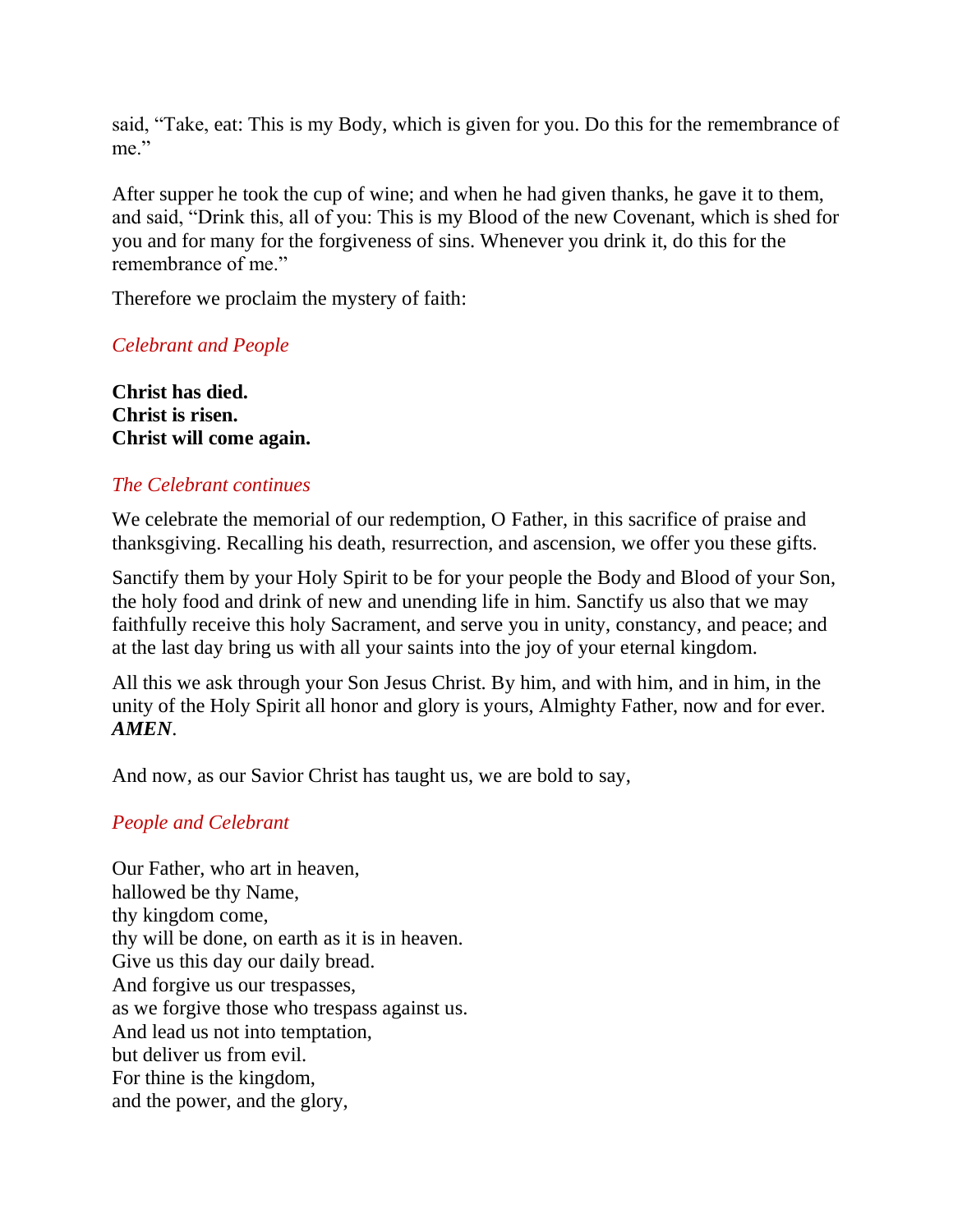forever and ever. Amen.

### **The Breaking of the Bread**

#### *The Celebrant breaks the consecrated Bread.*

Celebrant: Alleluia. Christ our Passover is sacrificed for us; *People: Therefore let us keep the feast. Alleluia.*

#### *Celebrant:*

The Gifts of God for the People of God. Take them in remembrance that Christ died for you, and feed on him in your hearts by faith, with thanksgiving.

*Those unable to receive communion in person today are invited to say the following Prayer of Spiritual Communion.*

*In union, blessed Jesus, with the faithful gathered at every altar of your Church where your blessed Body and Blood are offered this day, and remembering particularly my own parish and those worshiping there, I long to offer you praise and thanksgiving, for creation and all the blessings of this life, for the redemption won for us by your life, death, and resurrection, for the means of grace and the hope of glory.*

*And particularly for the blessings given me.... I believe that you are truly present in the Holy Sacrament, and, since I cannot at this time receive communion, I pray you to come into my heart. I unite myself with you and embrace you with all my heart, my soul, and my mind. Let nothing separate me from you; let me serve you in this life until, by your grace, I come to your glorious kingdom and unending peace. Amen.*

#### **Post-communion Prayer (BCP, page 365)**

Celebrant: Let us pray.

# *Celebrant and People*

Eternal God, heavenly Father, you have graciously accepted us as living members of your Son our Savior Jesus Christ, and you have fed us with spiritual food in the Sacrament of his Body and Blood. Send us now into the world in peace, and grant us strength and courage to love and serve you with gladness and singleness of heart;